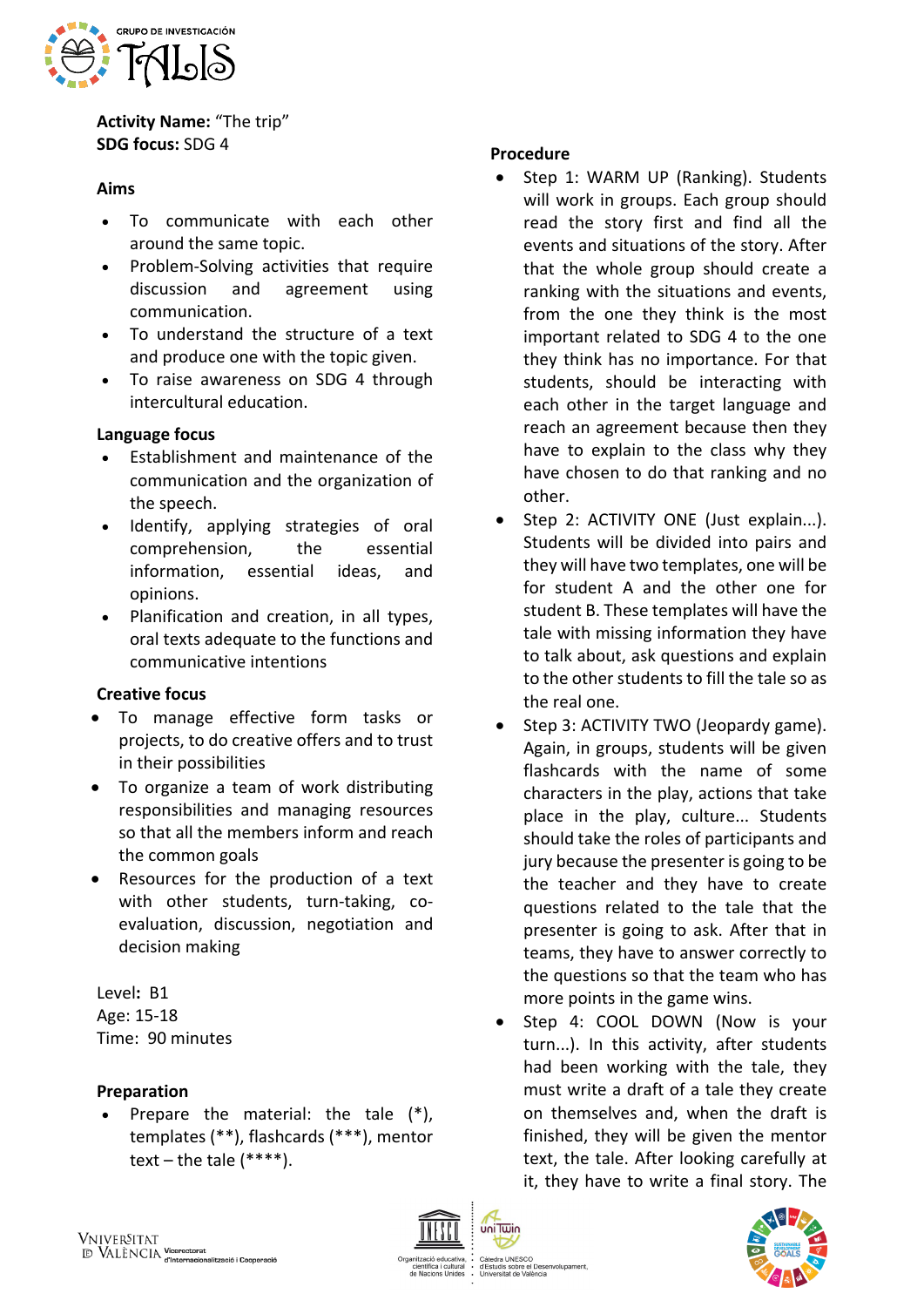

tale/story should be about a trip they had done if they do not know or did not go on any trip they can imagine a trip and write about it.

#### **Follow-up**

For the evaluation of the activities the teacher will be using two rubrics (\*\*\*\*):

- Rubrics for evaluating the oral presentation
- Rubrics for evaluating the writing text.

#### **Additional resources**

THE SHEEP AND THE FOX - TEMPLATE B

It was a sunny afternoon in the village of Huacapongo, in the province of Viru, There lived Nieves, a beautiful and lively little sheep. She farmed and took care of her big and leafy plum trees, and she was preparing to participate in the Plum Festival. George a crafty and charismatic fox lived in the big city of Truillo, the capital of the spring. One day like any other, George got an invitation, he was very surprised when he opened and read it. It said: "We warmly invite you to be part of the jury of the great Plum Festival". The long-awaited day arrived for Nieves, who also did the same; she said good-bye to her family and made her way to the big village of Viru, It all was cheerfulness, laughter, music. dancing, etc. Nieves, already in her stand, showed nice and tasty desserts to everyone passing by before being judged by the jury. "It is time!", said Nieves when the jury approached. "Nieves, it that you?", asked George.



They had not seen each other in a very long time; they were friends from school. After the big surprise meeting, the jury calculated the results and immediately announced them as follows:

George gave the prize to the winner. Nieves took it very happily and when she opened

such as: "The Pyramids of the Sun and the Moon", "The Ruins of Chan Chan", etc.

George and Nieves made their way to Trujillo to visit the beautiful and very important historic places.

### (\*\*) Templates

THE SHEEP AND THE FOX - TEMPLATE A



Third place went to: Ruperto, the guinea pig with a big smile. Second place went to: Paty, the beautiful and charming llama. First place went to: Nieves, the beautiful and lively little sheep.

Nieves took it very happily and when she opened was surprised to find that it was a trip to the city of Trujillo to visit the most p archaeological centres such as: "The Pyramids of the Sun and the Moon", "The R Chan Chan", etc.

### (\*\*\*) Flaschards





**EMOTIONS**